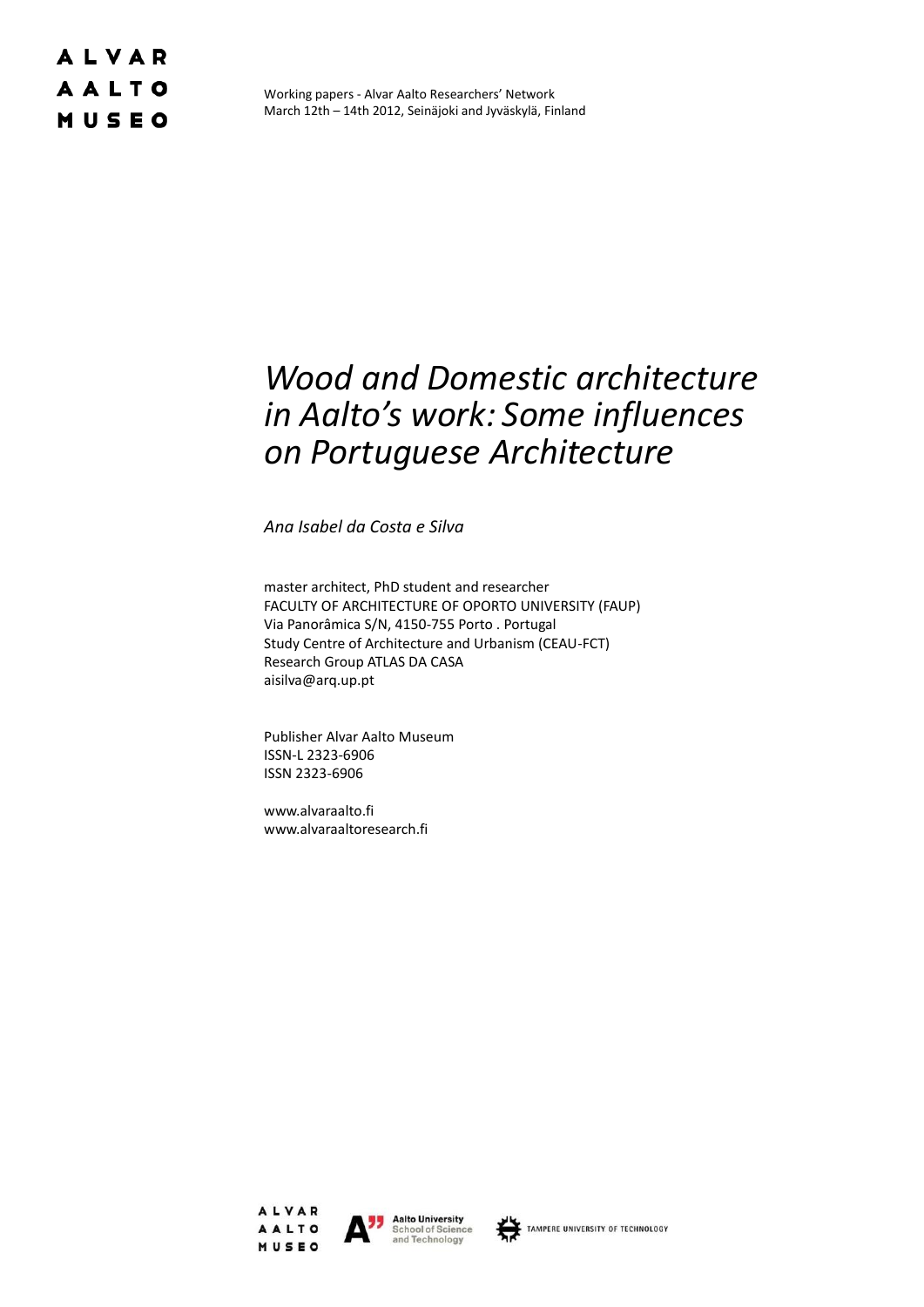#### Index

- 1. Introduction
- 2. The selection of the four houses
- 3. The influence of regional cultures
- 4. The individual in the centre and the importance of detail
- 5. A details' analytical reading as an approximation method
- 6. The *Aalto House* and the *Casa de Férias* in Ofir
- 7. The *Casa de Chá da Boa Nova* and the *Villa Mairea*
- 8. Final thoughts

### 1. Introduction

This article proposes an interpretation of the Portuguese experience on wooden architecture taking in account the concept of *envoltura*/*wrapping* (Caters 2007: 89) and the influence of Alvar Aalto's work in the Portuguese architectural scene in the fifties of the twentieth century.

In that period, a conjunction of favorable factors such as the *National Survey on Popular Architecture*, the access to international magazines that gave particular attention to the Japanese and the Scandinavian realities, and the impact of a Portuguese architecture magazine, named *Arquitectura*, contributed to a new look at traditional materials according to an approach that moves from the imitation of the traditional buildings to treating them as *materia* incorporated into a transformation process in order to produce an adequate space to contemporary man.

This tendency generated a unique moment in the Portuguese architecture characterized by the coexistence of the generalized use of concrete and, at the same time, the integration of highly skilled craftsmen such as carpentry.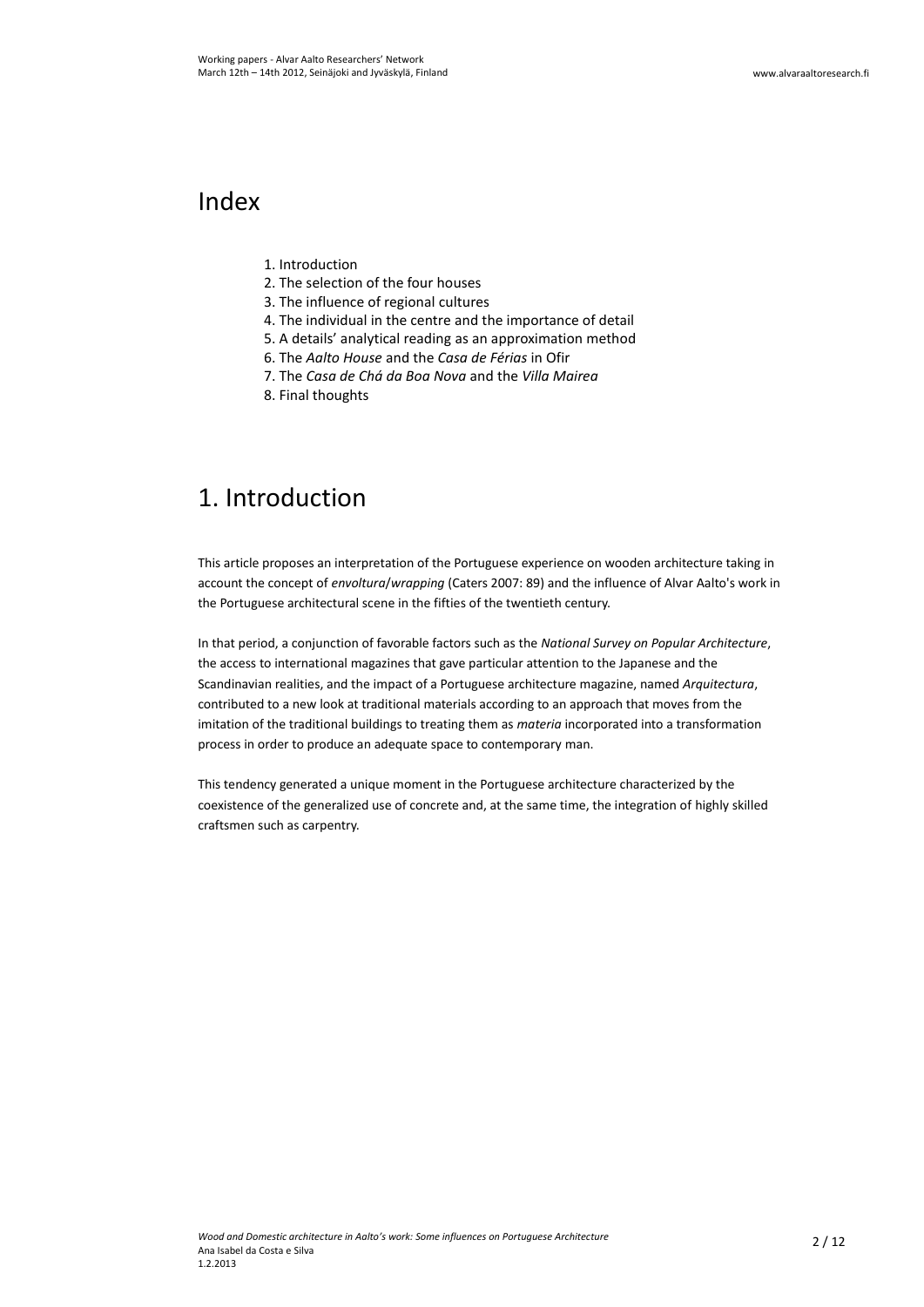# 2. The selection of the four houses

In order to establish a parallel between the Aalto's contributions and the Portuguese architecture, taking in account the presence of wood in conformation of the exterior form and the characterization of an atmosphere on interior space, this study analyzes two houses in Finland, and two houses located in Portugal.

*Aalto House* in Helsinki (1935-36) and *Villa Mairea* in Noormarkku (1938-39), are by Finnish architect Alvar Aalto (1898-1976), and were designed in the thirties. The houses in Portugal, *Holiday House* in Ofir (1956-58) by the Portuguese architect Fernando Távora (1923-2005) and *Boa Nova Tea House* in Leça da Palmeira (1958-63) by Álvaro Siza (b.1933), were both built in the fifties.

The experimental nature of the *Aalto House* regarding the use of wood, especially in the exterior, as well as its specific program, which determined how the materials were interconnected, lead to *Villa Mairea*.

Similarly, although from a different perspective, the construction of the *Holiday House* in Ofir represented the first sign of the coexistence of Nordic influences simultaneously with an approach to vernacular Portuguese architecture in 1950s. This work was an essential forerunner to the *Boa Nova Tea House*, without which it would never have been made.

The inclusion of *Aalto House* and the *Holiday House* in Ofir into this work is justified by the fact that both had an experimental nature and were relevant in the development of the use of certain materials, particularly wood, as well as by their influence on architectural expression in the later works.

*There is emotion, these impressions (...) there is this impression in the skin and spirit that is not on the computer, at least for now. The atmosphere - just like to identify certain qualities of architecture - is actually something that, rather than intangible, could be invisible, not possible description.<sup>1</sup>*

*Álvaro Siza, 2007*

Most of the analysis was performed with regard to *Villa Mairea* and *Boa Nova Tea House* since, and in my opinion, there is a certain similarity in the *atmosphere<sup>2</sup>* of the spaces due to the undeniable presence of wood as the predominant material.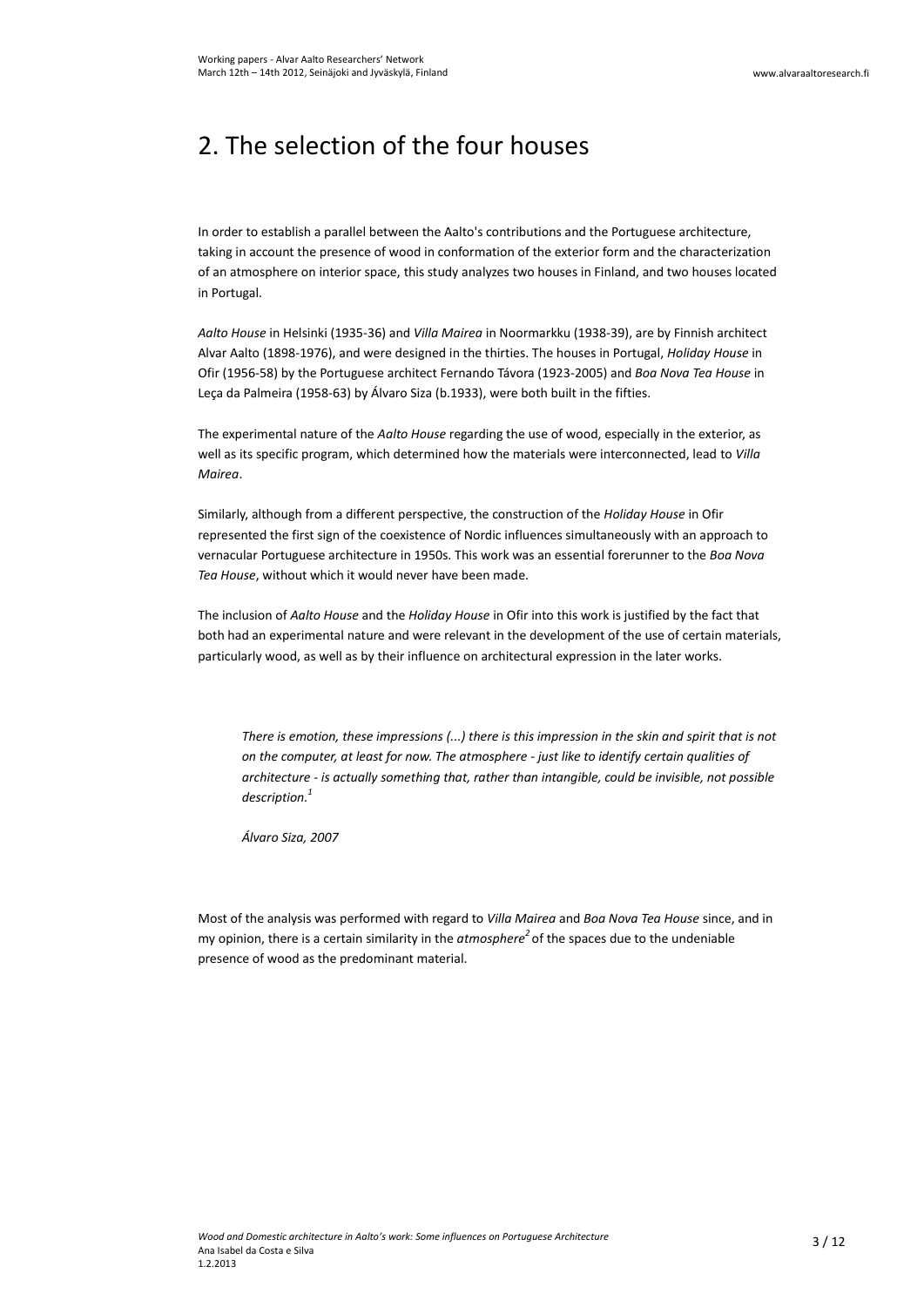

*Villa Mairea's living-room and Boa Nova Tea House's bar L'Architecture d'Aujourd'hui n. 29, 1950, p.23 and photography by Ana Isabel Costa e Silva 2012.*

## 3. The influence of regional cultures

In the book *Space, Time and Architecture* (1941), Sigfried Giedion (1888-1968) included a chapter, which incorporated the work of the Finnish architect Alvar Aalto. At that time, Giedion stated that, simultaneously to the construction of iron and concrete, it was at the hands of Alvar Aalto together with the wood producers that brought this material back into the limelight, revealing its potential in relation to architectural expressiveness and its technological transformation.

In 1950, the French magazine *L'Architecture d'Aujourd'hui* published Giedion text in its issue number 29, translated and accompanied by images and texts on the work of the Finnish architect. It was exactly this issue (number 29) that a young architecture student called Álvaro Siza would acquire on the recommendation of architect Fernando Távora, his professor at the Porto School of Fine Arts.

The influence of Alvar Aalto's work on Álvaro Siza's architectural *oeuvre* is a fact accepted and recognized by this Portuguese architect. Even if Siza has never mentioned the *Villa Mairea* in particular as one of the most influential works in its production, we think that *Villa Mairea* has been crucial for the specific project development of the *Boa Nova Tea House*, although in an indirect way.

Seeing the photographs of the issue number 29 of the magazine L'Architecture d'Aujourd'hui, complementing it with the site visit, it is possible an approach between the Villa Mairea and Boa Nova Tea House. In their interiors, unique relationships were created between the material and light. The use of the material, although implemented differently in each house, reflects a refined work at two levels of architectural practice: project design and construction work.

Moreover, at that time, a conjunction of favourable factors drew attention to the use of wood, taking advantage of its expressiveness, and had followed the interest on looking ways *outside the epicentre of modern architecture*, to what Kenneth Frampton called '*Critical Regionalism'*. Both themes – the influence of an author in another's work, combined with the presence of wood in the space – resulted in the choice and analysis of the selected houses for this work.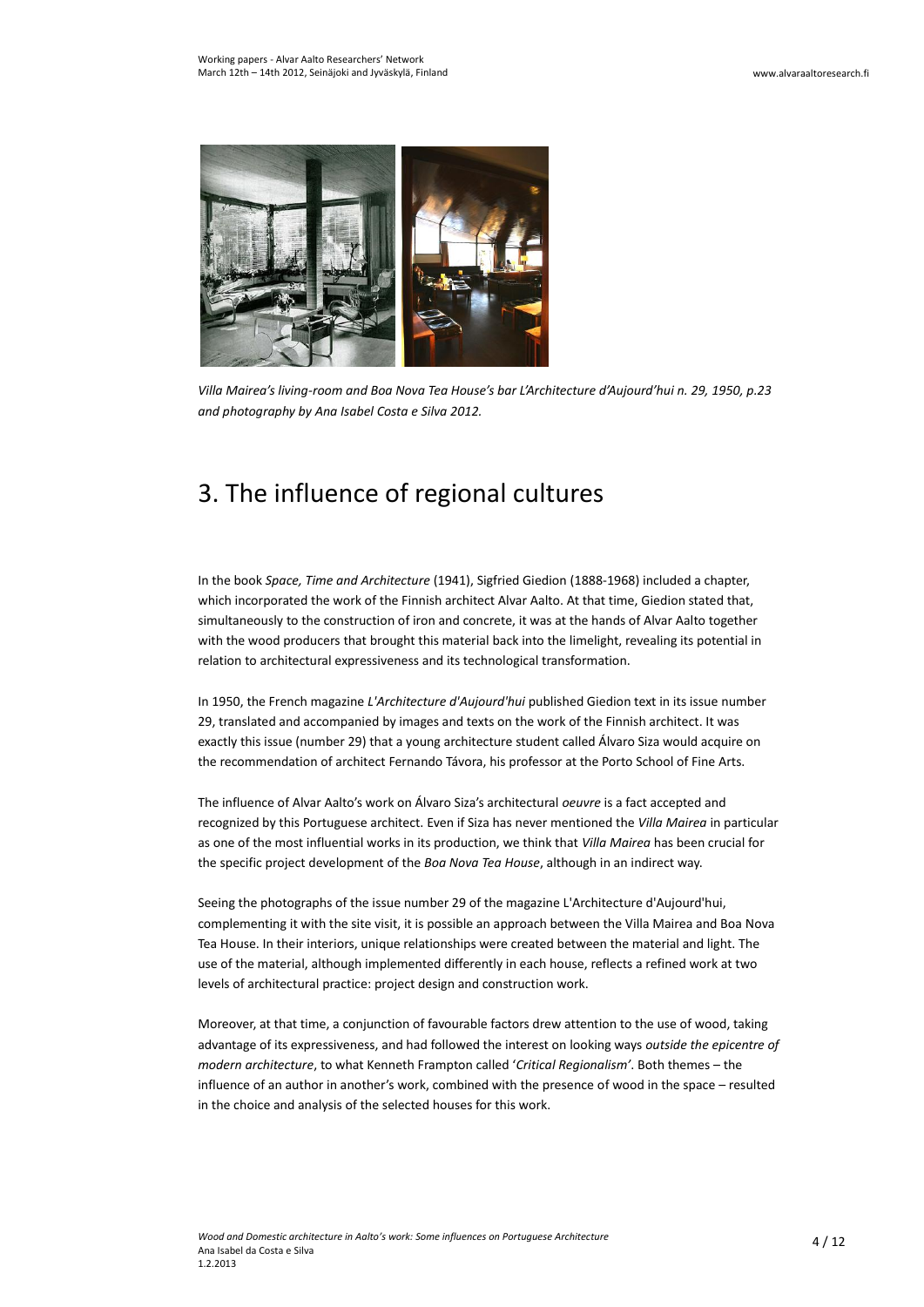## 4. The individual at the centre and the importance of detail

Precisely in 1950, the Portuguese magazine *Arquitectura*, published part of an Alvar Aalto article, entitled *The Humanization of Architecture*, which provided information as to some of Aalto's concerns<sup>3</sup>.

Considering the architecture's concept *envoltura/wrapping*, associated to a *methodical*  accommodation to the circumstances<sup>4</sup> the starting point of Aalto architecture design is the human being, his emotions and the forms of natural elements (Aalto 1940: 334), in the alignment of Gunnar Asplund practice. The material's role followed this alignment where the main goal was to find the quality of space to come up with the comfort of human beings.

The aim of integrating "old" materials, like wood, with "new" materials, like reinforced concrete, with special attention to the detail, can be seen in the fifties' architecture of Fernando Távora and Álvaro Siza, in order to create spaces that were centred on the individual.

We understand that this approach tried to answer to the need to build an architectural practice with complementary ideals in view of the assumptions and recommendations of the *Modern Movement* towards a specific discourse representing Portuguese culture. This approach led us to the perception of a phenomenon that occurred in this decade in Portugal, previously experienced abroad (Montaner 2001: 20), based on the use of traditional materials in order to expand and complement Modern Architecture language.

#### 5. A details' analytical reading as an approximation method

In order to understand the use of wood in Portuguese architecture, an analytical work was made based on the comparison of four study cases to find similarities and also less obvious relationships, avoiding an analogy work that would involve a relationship of similarity previously equated with the objective of their contraposition.

Methodologically, we found that the site visits to the four works became operative and even the recognition of certain fundamental concepts, seized *a priori,* later influenced and informed our view. The space experience became a reading work with a different focus on several materials.

In a design project and its execution, the complex problems arise where is the need do establish the relationships between the different building elements (Paricio 1985: 43). But it is precisely there that both architects, Alvar Aalto and Álvaro Siza, find reasons to draw accurately in every detail pursuing and confronting all the constraints, where every detail has always a rational explanation (Giedion 1982: 617). Nothing is proposed at random although the path they took to reach the solution does not require or seek any authority among the various surrounding circumstances created on the design plan.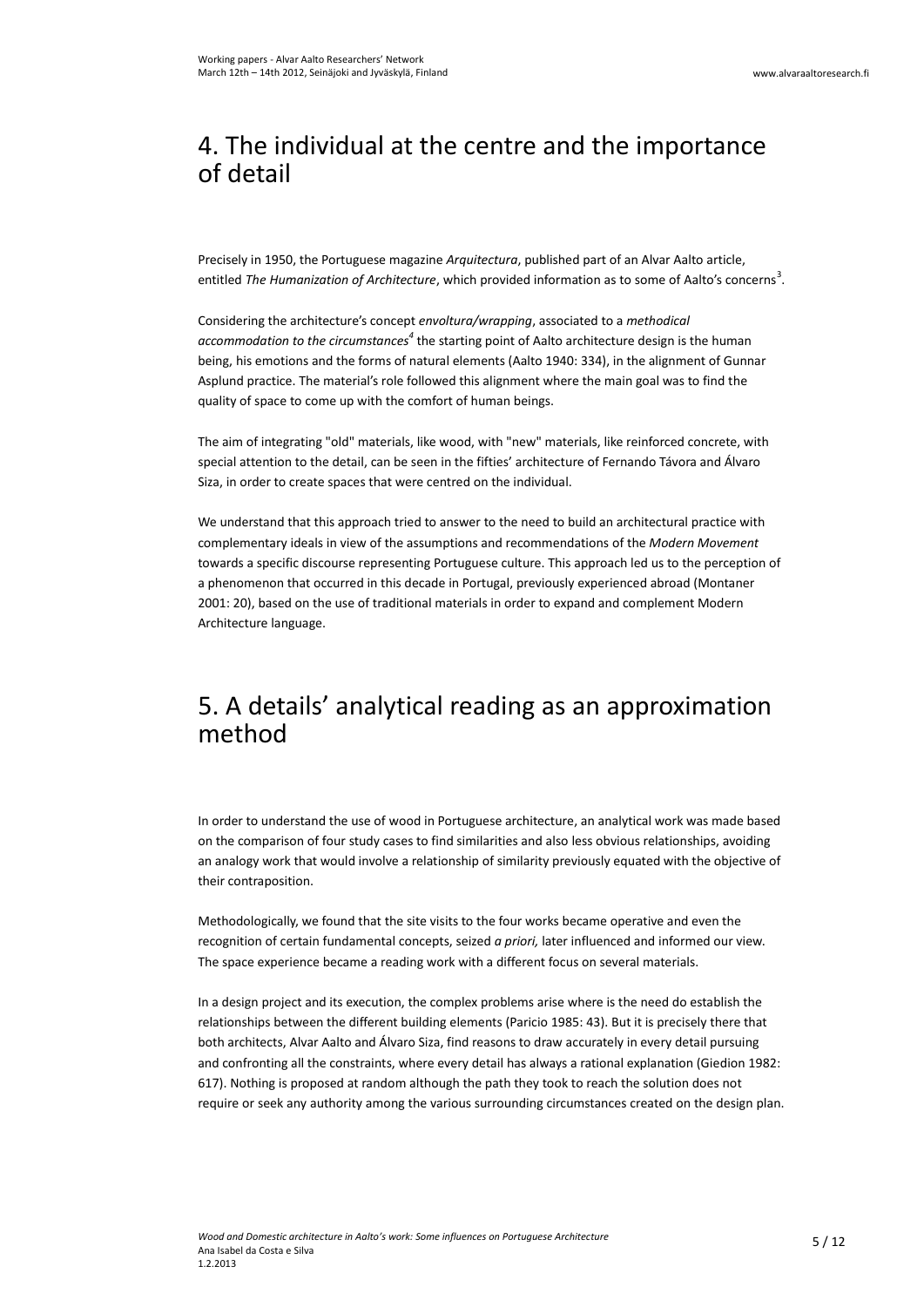In a reality where everything is significant, since the structural elements to the door's handle, a details' reading was organized that also covers general aspects to be able to understand the relationships that arise where and how the material is treated at different architectural elements.

## 6. *Aalto House* in Helsinki and *Holiday House* in Ofir

Regarding the use of wood as a cladding element, the *Aalto House* represents the first approach in individual housing program that, along with other works, had a direct consequence on *Villa Mairea*.

The *Aalto House* combine two distinct programs - the Aalto family home and the couple's office. The dual program is expressed in the form and in the exterior cladding of the house. On the outside of the family home volume, the presence of wood is processed as a cladding, in a combination set of reduced thickness and width dark wooden strips, placed in vertical direction.

Wooden cladding tested in *Aalto House* was also proposed in *Villa Mairea* in order to hierarchize certain spaces. In both, Alvar Aalto combined two different tones of wood, a darker tone on the facade and a lighter tone in the windows and doors frames and balcony guards of outdoor spaces.

From the *Holiday House* in Ofir remained, among many other things, '*the desire to reconcile certain values of our architectural tradition with the possibilities offered by the materials of our time'*<sup>5</sup> *.* Thus, conjugating whitewashed stone walls, leaving the texture of the material visible with wooden roof trusses made in a different manner to traditional construction practices. The wooden ceiling joist replaced by a steel cable changes our reading of the roof's slope in the space.

Álvaro Siza interprets the *Holiday House* in Ofir as a *work in close liaison with regional tradition, while simultaneously representing an approximation to a Nordic modern spatial structure* (SIZA 1987:186). In the floor plan we see a combination of three volumes with distinct functions. The North entrance is placed at the junction of the living room volume with the services one (kitchen, garage, room service, laundry), in a discrete way. The third volume, perpendicularly aligned with the other two, has the biggest openings to east.



*Plan of Holiday House in Ofir. Drawing by Ana Isabel da Costa e Silva 2012.*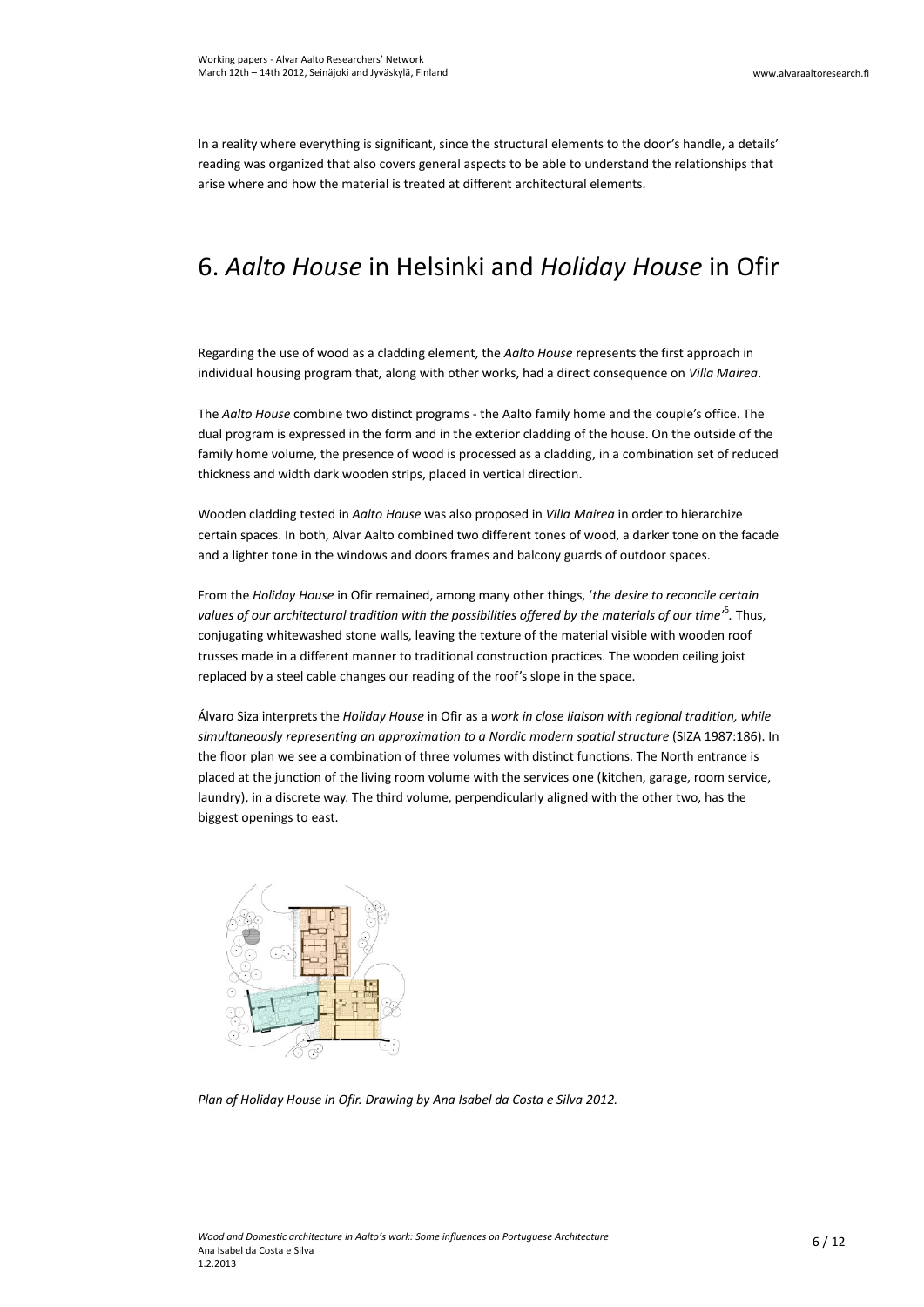Outside, the living room volume along with the rooms' volume forms a concave space that with the placement of a circular piece of concrete combined with a slight elevation of the land surrounding creates a protected outdoor space. We found something similar at *Villa Mairea*, where the combination of the swimming pool, integrated into a concave space provided by the house's L-shape, along with a very slight elevation of the ground ending with a small wooden fence, created a outdoor space that is the core of the house, where intimacy and comfort exist.

It is from Fernando Távora that Álvaro Siza inherited this interest in study the detail in a close relationship with the entire building. In the fifties, these architects' work demonstrated the existence of highly skilled carpenter craftsmen. *The treatment of wood in Siza's work is particularly impressive as it recognizes and uses the craft of boat builders, widespreaded in northern Portugal* (Fleck 1999:35). The plans designs are delicate and full of detail. So it is with *Holiday House* in Ofir and *Boa Nova Tea House* in Leça da Palmeira.

## 7. The *Boa Nova Tea House* and the *Villa Mairea*

The constructive aspects of the *Boa Nova Tea House* in Leça da Palmeira are based on a mixed structure, combining a concrete framework with stone walls. Towards west, facing the sea, the wall structure has been dematerialized into concrete pillars. On the walls, while the striped concrete walls and pillars were left visible without any kind of cladding, stone walls were whitewashed both in the outside and inside.

The building's roof uses a concrete structure and wooden cladding – African wood named *Afzélia*. In public spaces, like the restaurant and bar, the concrete beams cannot be seen because of the roof wooden cladding, but they remain visible in the service areas. The significant presence of the concrete beams in the services' areas is provided by the relationship between the shape and height of the beams and the reduced floor-to-ceiling height of the space.



*Interior of service areas and public areas of Boa Nova Tea House. Photography by Ana Isabel Costa e Silva 2012.*

Inside, the presence of wood is in the noble areas. Wood cladding on the underside of the slabs was also used in *Villa Mairea* creating a certain thermal, acoustic and visual comfort. With regard to this particular issue, looking *Boa Nova Tea House*, regarding Alvar Aalto works, particularly the *Viipuri Library auditorium*, come to mind.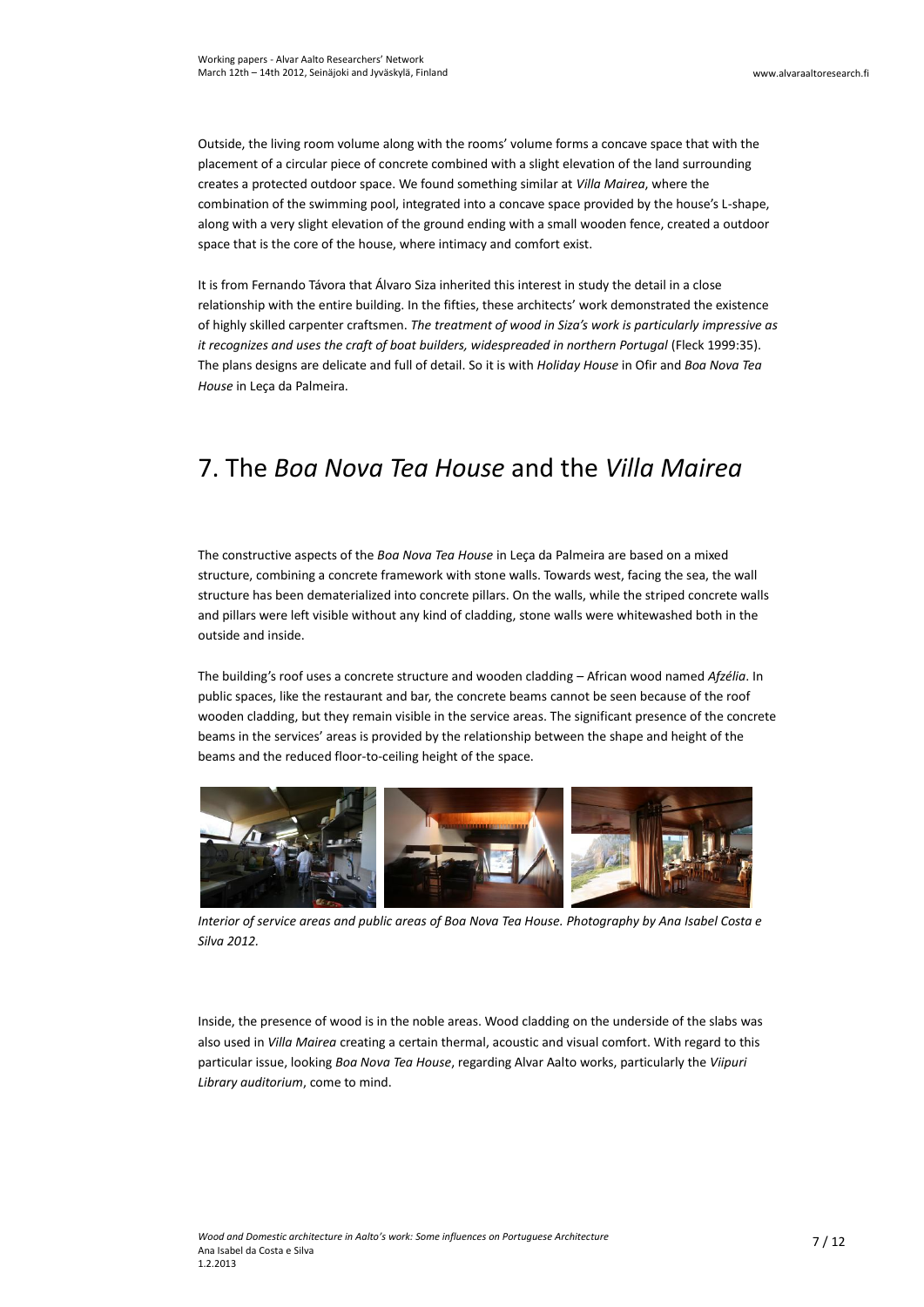

*Roof cladding: Viipuri Library auditorium and Boa Nova Tea House's entrance. L'Architecture d'Aujourd'hui n. 29, 1950, p.12 and photography by Ana Isabel Costa e Silva 2012.*

Outside on the roof, the presence of wood marks the horizontality of the building through two fascia boards that make the eaves. The two wooden fascia boards on top of one another, occasionally interrupted by the whitewashed walls (cover up the gutter elements externalized through gargoyles), emphasizes the horizontality of the facade and again *Villa Mairea* come to mind.



*The roof finishing with wooden fascia boards in Villa Mairea and in Boa Nova Tea House. L'Architecture d'Aujourd'hui n. 29, 1950, p.23 and photography by Ana Isabel Costa e Silva 2012.*

From the outside, the *Boa Nova Tea House* is composed of a merger of two elongated, slightly twisted volumes rising up from natural stones by the sea, demanding for unity. With the two delicately twisted areas, Álvaro Siza creates the entrance and forms a recessed area with a small covered terrace.



*Plan of Boa Nova Tea House in Leça da Palmeira. Drawing by Ana Isabel da Costa e Silva 2012.*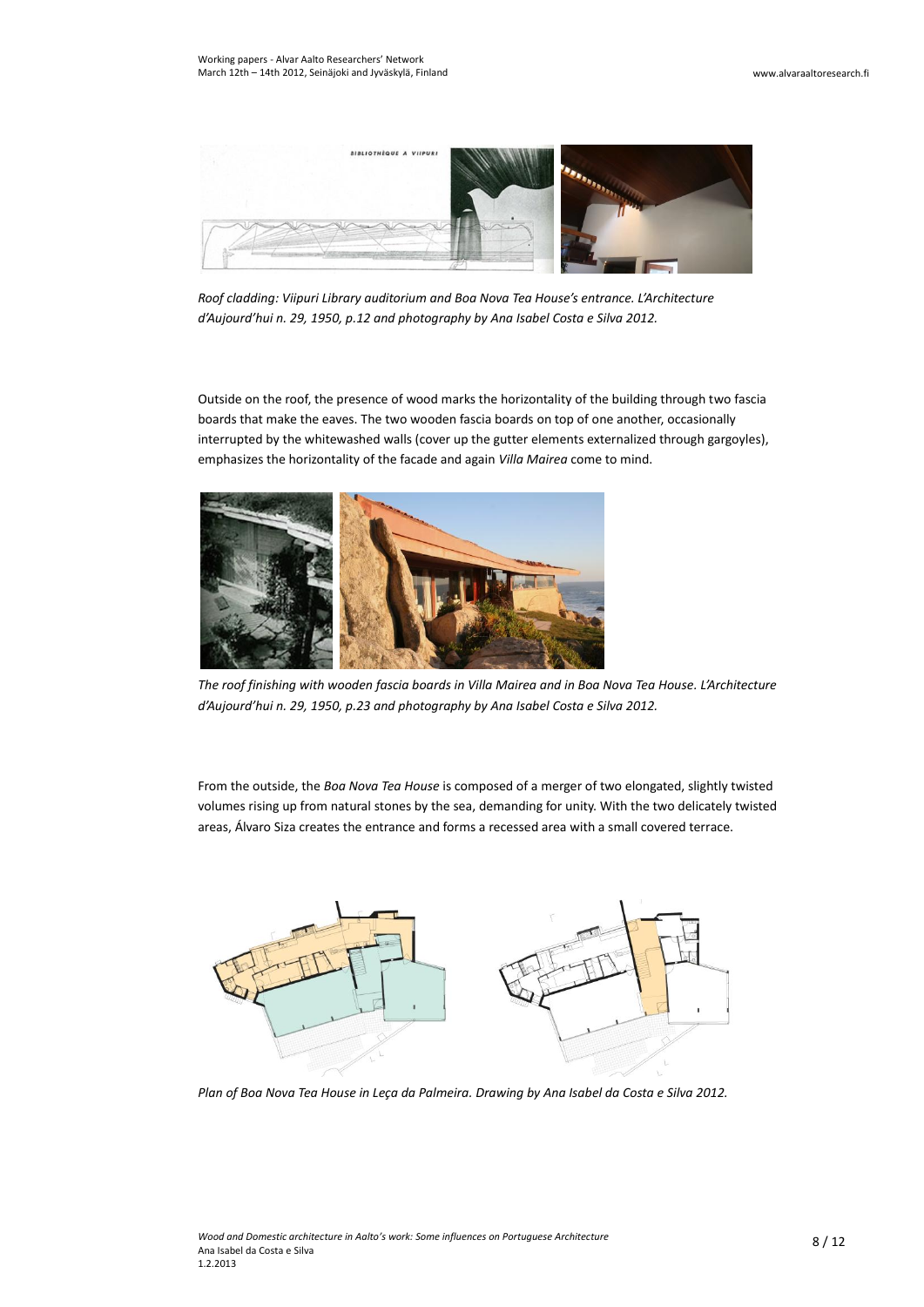Inside, the space was divided into three structural spaces: the entrance, the bar and the restaurant. Among the programmatic and formal division of the interior, the entrance is located asymmetrically in relation to the whole building.



*Entrance: Villa Mairea and Boa Nova Tea House. Image from L'Architecture d'Aujourd'hui n. 29, 1950, p.22 and photography by Ana Isabel Costa e Silva 2012.*

The way in which the entrance is placed shows the architect's clear intention to propose a construction according to circumstances of the site. This space works on two floors in continuity with the entrance of the building in the higher elevation, and the element of distribution to the public rooms and exterior, in the lower.

The importance of the entrance in the whole is highlighted by the way it is treated in respect of levels, materials and light. In the higher level, this space acts as a break element to the presence of sea, and seems to domesticate its presence in the interior. It is from the lower level that movements between the two public rooms are generated and again returns the presence of the sea, which by their programmatic nature has a *festive* character. Álvaro Siza brings certain virtuosity to the treatment of wood, the use of skylights and the supporting service spaces, since he uses wood in its *various dimensions*.

Also, in *Alvar Aalto's buildings the entrance is never pompously decorated, but unostentatiously welcomes the person in* (Jetsonen 2005: 9). At the *Boa Nova Tea House*, the relationship of the various elements is done harmoniously in a way that attracts and directs the individual movement as it happens in *Villa Mairea*.



*Stairs: Villa Mairea and Boa Nova Tea House. Image from L'Architecture d'Aujourd'hui n. 29, 1950, p.21 and photography by Ana Isabel Costa e Silva 2012.*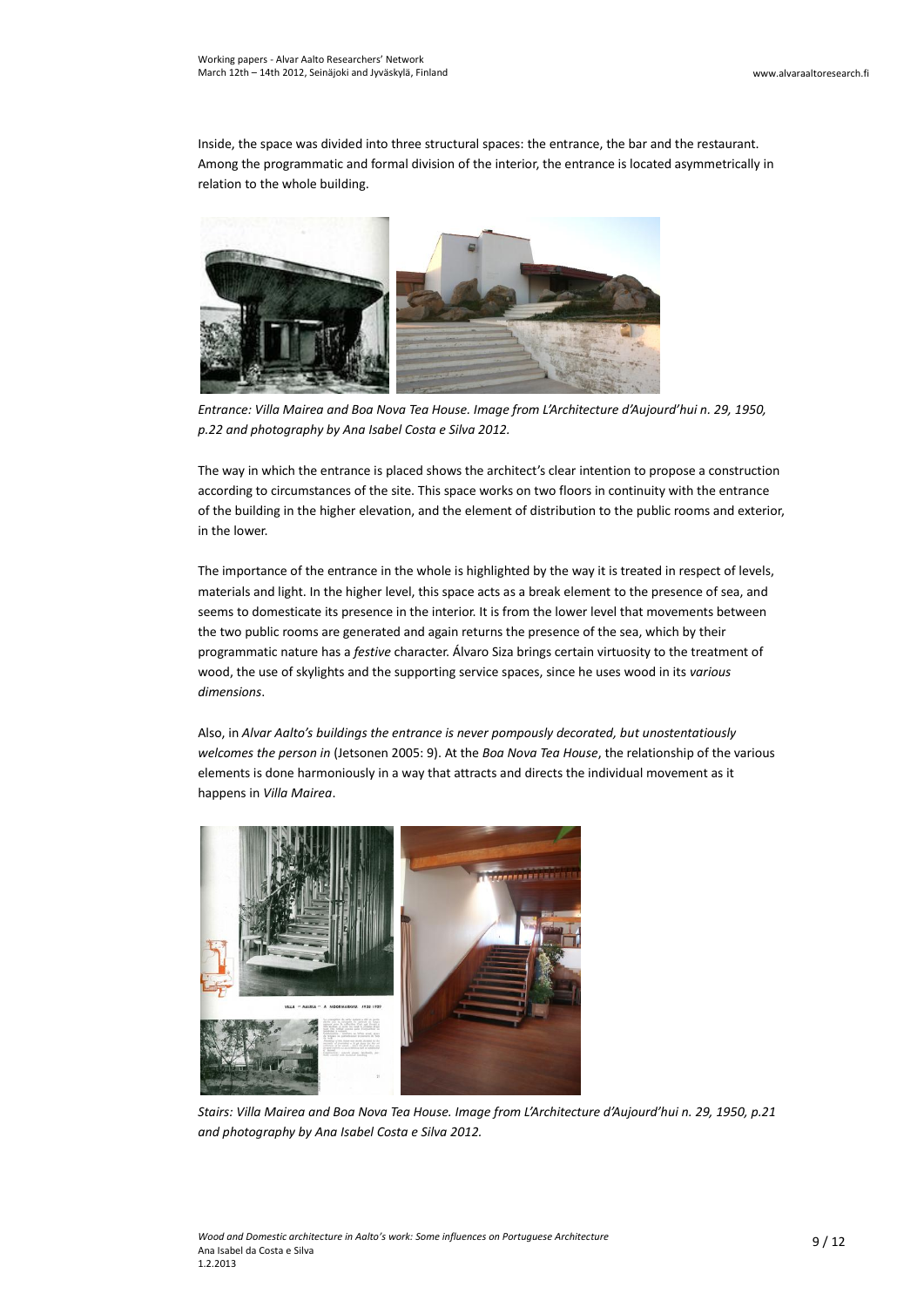The design of the space motivates the design of the wooden furniture. Some details related to the comfortable use of space are materialized, for example, at the telephone's location, which reminds us of the careful design of the entrance columns of *Villa Mairea*. The fact that there are no sharp edges in the furniture brings Nordic designs to mind, attentive to human use.

The design of the stair guard changes at the upper entrance level without any wooden poles and finds its support through the use of a wooden piece between the wall and the guard.

The treatment of the ceiling in the *Boa Nova Tea House*, tried to take advantage of the placement of the building in that particular place, where the difference in height at ground floor level as well as the skylights through the ceilings level were carefully thought out.

To accommodate the services regarding climate control inside the building, Siza proposed empty spaces by drawing strips of wood, working on both their size and direction in the dining room ceiling. In the bar and restaurant space, the furniture was designed to accommodate air conditioning devices, a theme reminiscent of *Villa Mairea* where Alvar Aalto managed to reconcile the design of building elements as a series of non-transparent plans to accommodate the house's climate control system.

Álvaro Siza performed systematic wooden furniture demonstrating his ability to operate at the design plan where detail definition appears but also shows his need to be on-site, improving what was previously defined (Llano, 1996:49).

The window frames, in the south and east facades, appears over the concrete walls but, facing the sea, the restaurant and bar window frames, when opened, slide downwards and change the interrelationship between indoors and outdoors. That interrelationship is reminiscent of the living room connecting to the outer area of the pool at the *Villa Mairea*.

The *Boa Nova Tea House* windows frame design retrieves the accurate dimensions of Nordic design. In this way, care has been taken to draw resistant and protected elements.

#### 8. Final thoughts

*'Alvar Aalto is one of those architects who we link to the Finnish landscape, the lakes ... and to the traditional materials: wood and the existence of very good wood craftsmen to work it. As in Portugal in those years also – with the difficulty in using cement - there were good craftsmen, and I believe that was one reason for the great influence of Alvar Aalto in the fifties'.<sup>6</sup>*

Álvaro Siza, 2007

Alongside with that national cultural ambiance felt in Portugal by that time, Alvar Aalto's work gives a particular importance to the use of traditional materials, particularly wood, as an interior and exterior cladding element.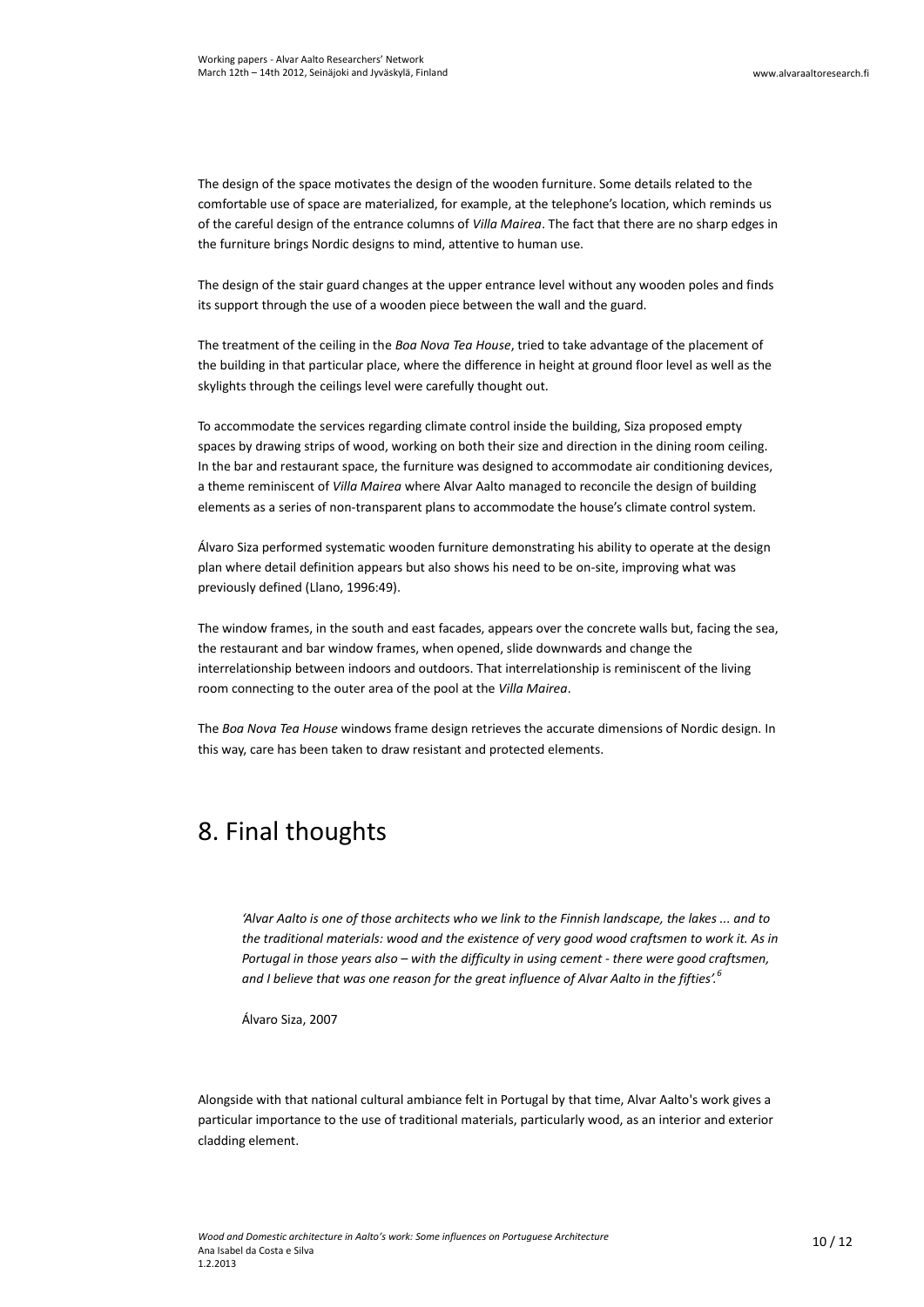In his works, particularly in the domestic building, Alvar Aalto used this material breaking the traditional use of wood in Finland (in a structural way) taking advantage of the material's expressive capacities in the space's conformation.

In the architecture of both, wood does not try to stand out because of a structural clarity, but is associated to an idea of space looking for the comfort of man, in which the human being is central to the project's concerns and design decisions.

In Alvar Aalto's opinion, it takes time for materials to make an impact on human culture (Jetsonen 2005: 8). The two projects demonstrated, in each of the two different countries, certain eclecticism in the treatment of materials at the service of spatial comfort, where wood induces unpredictable values that broaden the country's culture.

If, on one hand, *Villa Mairea* proposed wood as a cladding element with a certain care in the thickness and width of the wooden parts and its connections, creating a look of a *fragile architecture* (Pallasmaa 2000:78), in a culture marked by the use of wood as structural element where the simplicity of means were a feature, on other hand the *Boa Nova Tea House* reveals the use of strong wooden parts and the use of uncut material in the interior space, bringing out the idea of a material of great value, in a country where the use of wood was a sign of less durable and ephemeral construction.

Therefore, these two buildings – *Villa Mairea* and *Boa Nova Tea House* – represented an enlargement in their countries culture on building construction, regarding the use of wood that became a strong influence on architectonic production of later generations.



*Boa Nova Tea House and wooden traditional fisherman house in Portugal. Photography by Ana Isabel Costa e Silva 2012.*